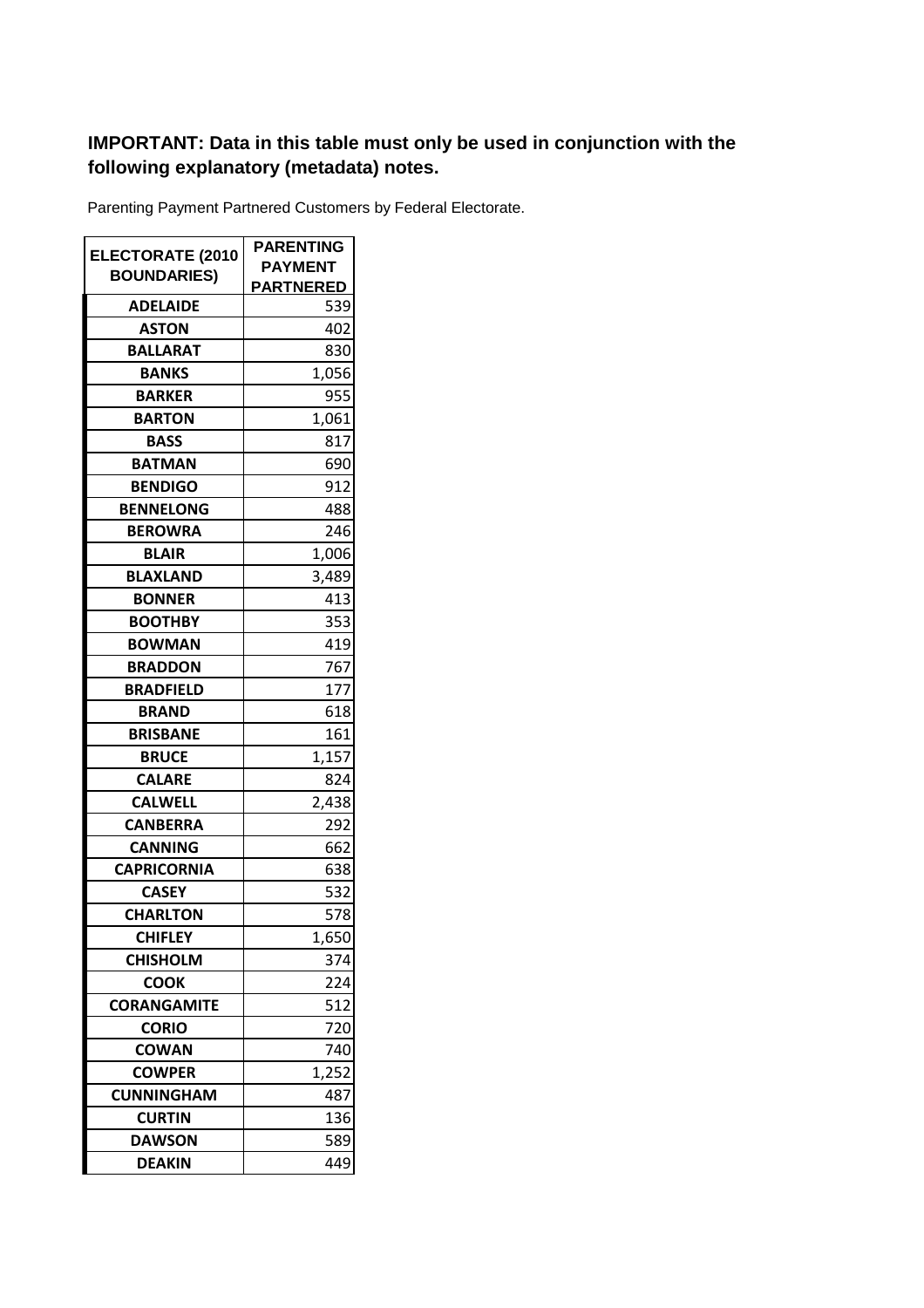| <b>DENISON</b>         | 530   |  |
|------------------------|-------|--|
| <b>DICKSON</b>         | 465   |  |
| <b>DOBELL</b>          | 701   |  |
| <b>DUNKLEY</b>         | 582   |  |
| <b>DURACK</b>          | 1,222 |  |
| <b>EDEN-MONARO</b>     | 709   |  |
| <b>FADDEN</b>          | 732   |  |
| <b>FAIRFAX</b>         | 758   |  |
| <b>FARRER</b>          | 651   |  |
| <b>FISHER</b>          | 649   |  |
| <b>FLINDERS</b>        | 652   |  |
| <b>FLYNN</b>           | 746   |  |
| <b>FORDE</b>           | 930   |  |
| <b>FORREST</b>         | 565   |  |
| <b>FOWLER</b>          | 2,320 |  |
| <b>FRANKLIN</b>        | 632   |  |
| <b>FRASER</b>          | 376   |  |
| <b>FREMANTLE</b>       | 348   |  |
| <b>GELLIBRAND</b>      | 954   |  |
| <b>GILMORE</b>         | 751   |  |
| <b>GIPPSLAND</b>       | 895   |  |
| <b>GOLDSTEIN</b>       | 171   |  |
| <b>GORTON</b>          | 1,649 |  |
| <b>GRAYNDLER</b>       | 545   |  |
| <b>GREENWAY</b>        | 835   |  |
| <b>GREY</b>            | 1,071 |  |
| <b>GRIFFITH</b>        | 265   |  |
| <b>GROOM</b>           | 836   |  |
| <b>HASLUCK</b>         | 694   |  |
| <b>HERBERT</b>         | 604   |  |
| <b>HIGGINS</b>         | 140   |  |
| <b>HINDMARSH</b>       | 412   |  |
| <b>HINKLER</b>         | 1,349 |  |
| <b>HOLT</b>            | 1,606 |  |
| <b>HOTHAM</b>          | 703   |  |
| <b>HUGHES</b>          | 647   |  |
| HUME                   | 648   |  |
| <b>HUNTER</b>          | 697   |  |
| <b>INDI</b>            | 626   |  |
| <b>ISAACS</b>          | 865   |  |
| <b>JAGAJAGA</b>        | 353   |  |
| <b>KENNEDY</b>         | 1,368 |  |
| <b>KINGSFORD SMITH</b> | 347   |  |
| <b>KINGSTON</b>        | 979   |  |
| <b>KOOYONG</b>         | 127   |  |
| <b>LA TROBE</b>        | 539   |  |
| <b>LALOR</b>           | 1,607 |  |
| <b>LEICHHARDT</b>      | 1,497 |  |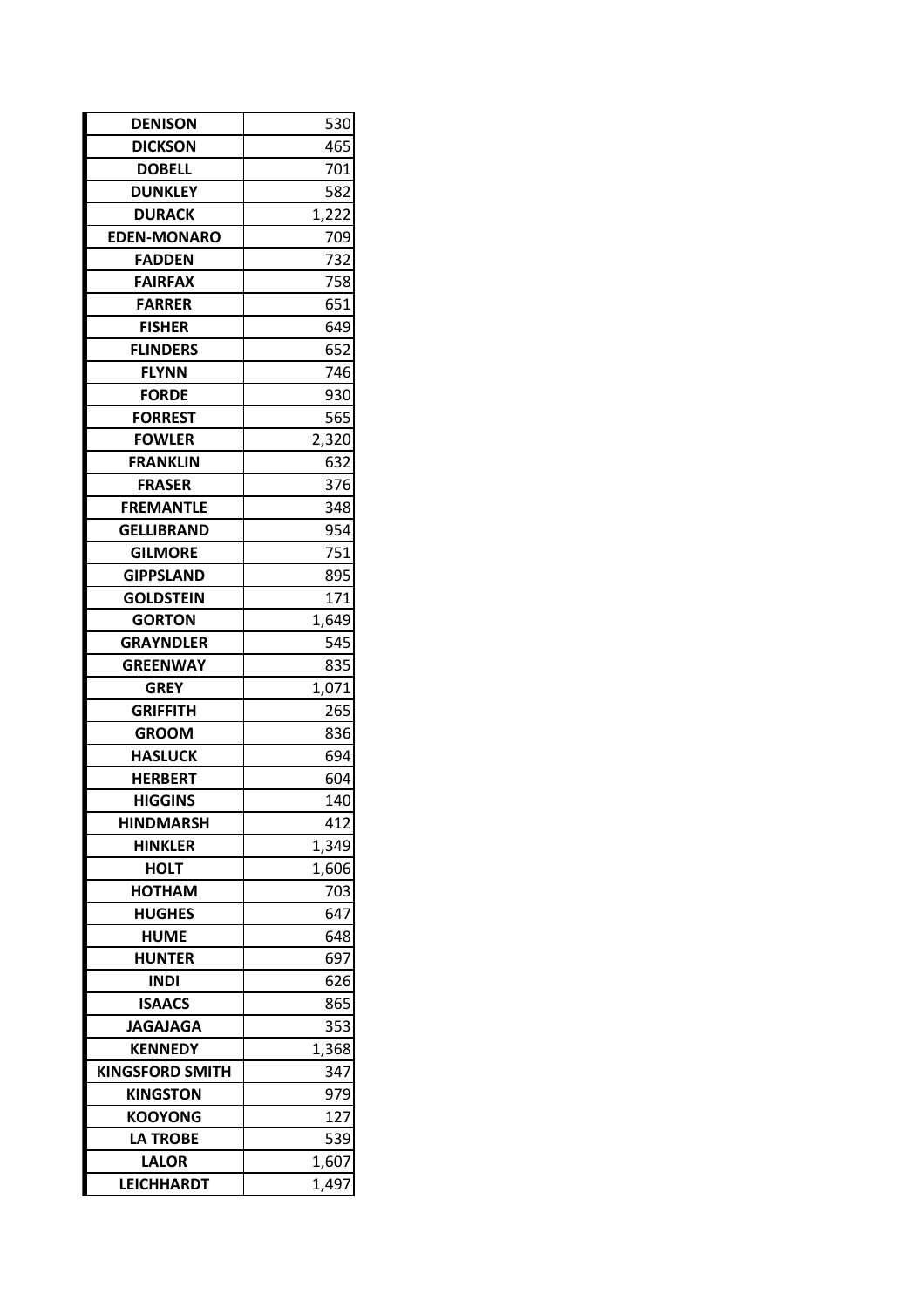| LILLEY                 | 449   |  |
|------------------------|-------|--|
| <b>LINDSAY</b>         | 681   |  |
| <b>LINGIARI</b>        | 2,522 |  |
| <b>LONGMAN</b>         | 1,035 |  |
| <b>LYNE</b>            | 1,010 |  |
| <b>LYONS</b>           | 969   |  |
| <b>MACARTHUR</b>       | 699   |  |
| <b>MACKELLAR</b>       | 191   |  |
| <b>MACQUARIE</b>       | 521   |  |
| <b>MAKIN</b>           | 691   |  |
| <b>MALLEE</b>          | 944   |  |
| <b>MARANOA</b>         | 1,133 |  |
| <b>MARIBYRNONG</b>     | 803   |  |
| <b>MAYO</b>            | 632   |  |
| <b>MCEWEN</b>          | 642   |  |
| <b>MCMAHON</b>         | 1,729 |  |
| <b>MCMILLAN</b>        | 800   |  |
| <b>MCPHERSON</b>       | 609   |  |
| <b>MELBOURNE</b>       | 703   |  |
| <b>MELBOURNE PORTS</b> | 293   |  |
| <b>MENZIES</b>         | 402   |  |
| <b>MITCHELL</b>        | 377   |  |
| <b>MONCRIEFF</b>       | 639   |  |
| <b>MOORE</b>           | 332   |  |
| <b>MORETON</b>         | 666   |  |
| <b>MURRAY</b>          | 896   |  |
| <b>NEW ENGLAND</b>     | 990   |  |
| <b>NEWCASTLE</b>       | 463   |  |
| NORTH SYDNEY           | 178   |  |
| <b>O'CONNOR</b>        | 862   |  |
| <b>OXLEY</b>           | 1,069 |  |
| <b>PAGE</b>            | 1,226 |  |
| <b>PARKES</b>          | 1,003 |  |
| <b>PARRAMATTA</b>      | 1,701 |  |
| <b>PATERSON</b>        | 693   |  |
| <b>PEARCE</b>          | 606   |  |
| <b>PERTH</b>           | 519   |  |
| <b>PETRIE</b>          | 707   |  |
| <b>PORT ADELAIDE</b>   | 1,274 |  |
| <b>RANKIN</b>          | 1,395 |  |
| <b>REID</b>            | 1,469 |  |
| <b>RICHMOND</b>        | 1,030 |  |
| <b>RIVERINA</b>        | 700   |  |
| <b>ROBERTSON</b>       | 543   |  |
| <b>RYAN</b>            | 221   |  |
| <b>SCULLIN</b>         | 1,166 |  |
| <b>SHORTLAND</b>       | 587   |  |
| <b>SOLOMON</b>         | 365   |  |